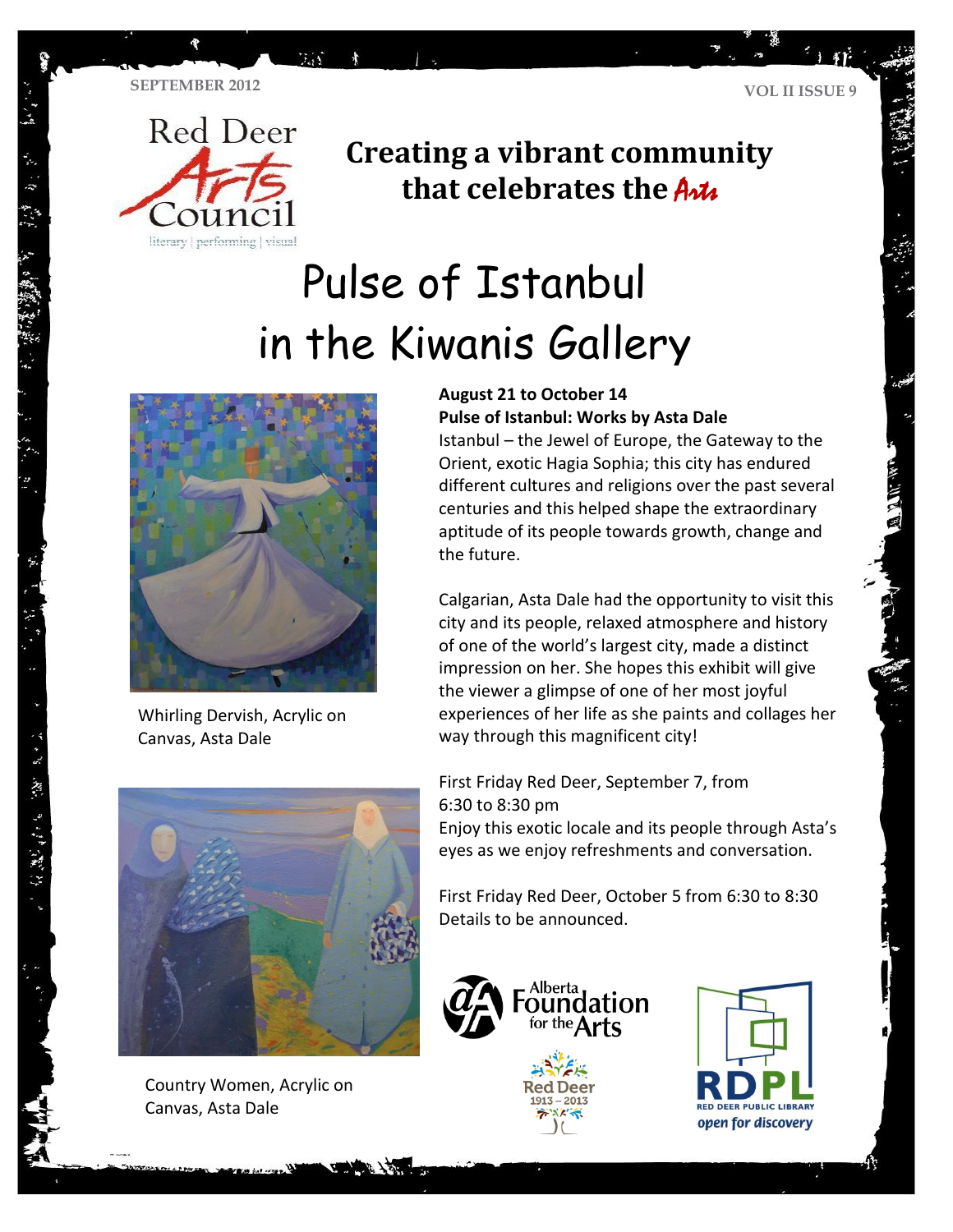Interview by James Folk

Born in Germany before the Second World War, Asta was a normal child growing up, though her school periods were sometimes interrupted by the sound of air raid sirens. After the War, she trained as a nurse in Hamburg, a city she loved because it was a cultural hub in Europe. It was here that she was first exposed to the works of Picasso. After completing her training and compulsory year of work, she transferred to London, England as a Registered Nurse. The language barrier and new environment gave her the time for her art to thrive, using her spare time to 'draw anything.'

As well as being a skilled piano player, Asta Dale is a talented painter and sketch artist. Though she has been known to paint in oils in the past, her preferred media these days is acrylic, citing a desire to 'see the completed product sooner rather than later,' and thus pursuing acrylic for its faster drying time.

After she married and had children, she and her family immigrated to Canada in 1966, where she continued her studies at the local university. In 1978, she began full-time studies at the Alberta College of Art and Design in Calgary, receiving a degree in four years, and she continued her academic endeavours until 1989, when she acquired a Bachelor's degree in Fine Arts.

Asta has been a member of the Red Deer Arts Council since 1991, participating in numerous juried exhibitions over the years. The photograph Asta provided shows them wrapped in a red blanket. Her granddaughter Tessa, she and her cousin's wife, Beate, were having dinner on a boat restaurant in Berlin. It was getting chilly and the waiter gave them a blanket to keep them warm. As Asta says, "Berliners are very friendly people."

Recently, Asta has taken to traveling the world to visit friends and family, using the sights and experiences to further fuel her art. Some of the highlights of her travels include Istanbul and Spain. She currently resides in Calgary, where she happily continues to pursue her art.

#### **Alberta Culture Days 2012**

Red Deer has been chosen as a Celebration Site for Alberta Culture Days 2012. **The event runs from September 28 – September 30 at various venues throughout Red Deer.**

Red Deer Arts Days is a three-day celebration of the arts that showcases Alberta artists of all disciplines, and encourages Albertans to discover, experience and celebrate the arts. Ph. 403-348-2787 or 403-309-4091 For more information go to: <http://culture.alberta.ca/artsdays> or<http://www.facebook.com/#!/reddeerartsdays> or [www.reddeer.ca/culture](http://www.reddeer.ca/culture)

Red Deer Arts Council received funding from the City of Red Deer's Fee-for-Service to support placing artists throughout the week in middle and high schools and for two performances by Bull Skit for elementary schools on Friday, September 28<sup>th</sup> at the Red Deer College's Arts Centre. We are happy to work with our local schools to provide these arts opportunities to our students!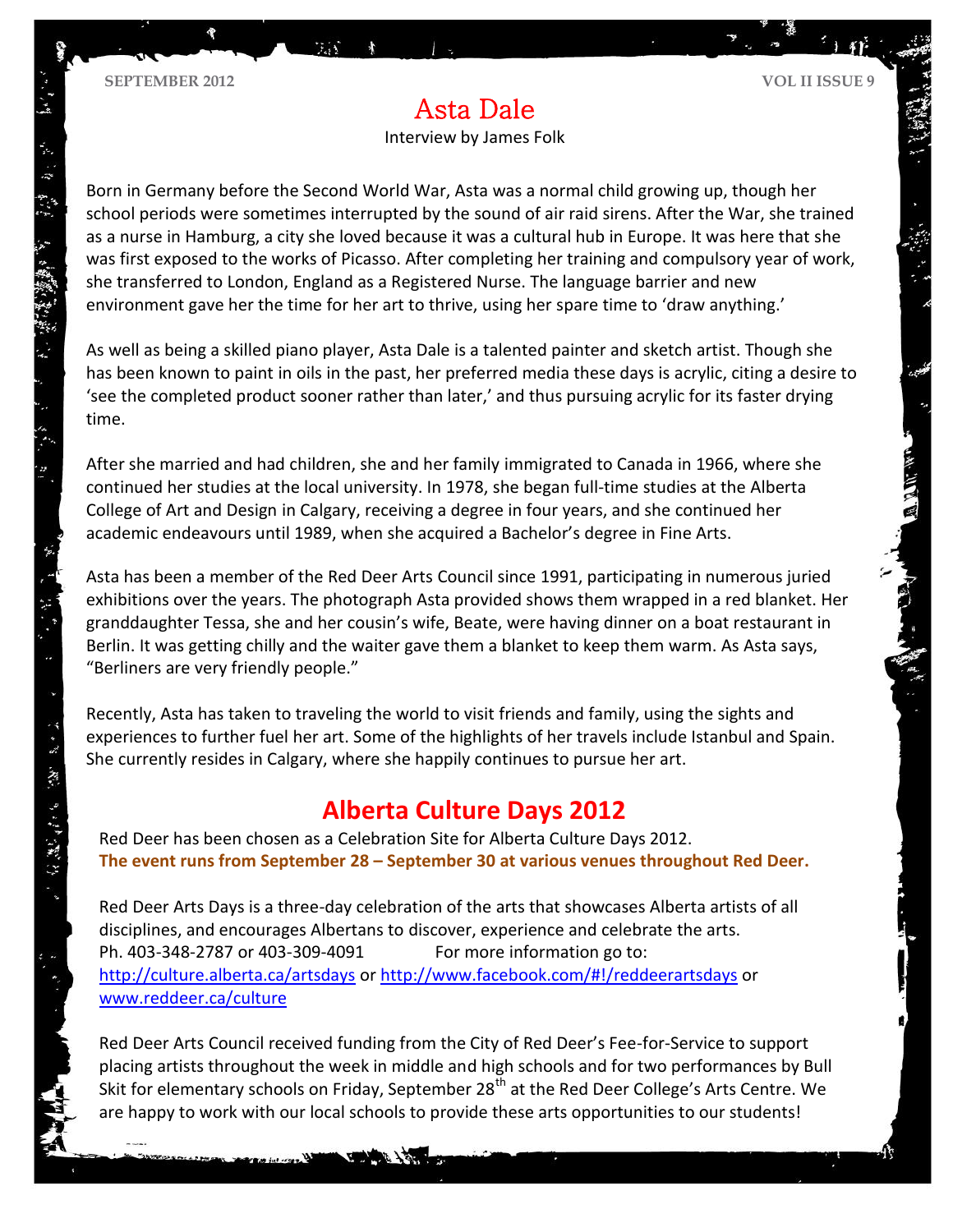寶

### Red Deer Arts Council presents our Fall 2012 Workshops Visual Artist Development Series

**Words & Pictures & Online: Visual Artist Development Series –** A three part series that will provide the participant with tools to create and/or update their artist portfolio.

It begins with the written word which stresses the importance of a cohesive and strong artist portfolio (covers curriculum vitae, artist statements, and biographies) and tips on writing a submission. Every artist also needs to document their 2D & 3D works in a professional manner. Together these two fundamental components are vital to an artist's communication to their public. The last session teaches you how to take your art online and covers all the necessary elements of a website, Facebook and Twitter. This series was designed to progressively build the skills and knowledge needed to create a dynamic portfolio!

**Dates: Thursday evening on October 11 and 18 and Saturday afternoon on October 20, 2012 Evening Sessions:** 6:30 pm to 9:30 pm or 10:00 pm; Saturday from 1:00 pm – 4:30 pm **Where:** Multipurpose Room at Culture Services Centre, 3827 39 Street, Red Deer **Registration deadline** is Wednesday, September 18, 2012. Please confirm your spot by email: [info@reddeerartscouncl.ca](mailto:info@reddeerartscouncl.ca) or by phoning Diana Anderson at 403-348-2787. Payment is due in advance at the Red Deer Arts Council office by cheque or cash.

Registration is limited to 25 participants per workshop.

**Cost:** Individual Sessions are \$40.00 for RDAC members, non-members are \$60. Take all three sessions for only \$100.00 for RDAC members; non-members are \$120.00!

#### **Workshop#1 - Portfolio Development for Artists: The Written Word**

Get the basics down of how to write two types of artist statements and biographies. Keep your curriculum vitae current and correct! This participatory workshop also gives you pointers on writing submissions to galleries and why keeping everything up-to-date is so important for a visual artist. Bring your written work with you or get a start on it here. Class participation is expected. Facilitator is **Diana Anderson, Coordinator for the Red Deer Arts Council**

#### **Workshop #2 - Portfolio Development for Artists: Digital Photo-documentation**

This 3.5 hour demonstration workshop will introduce the principles and processes of photodocumentation. Participants will learn how to record their 2D artworks and/or 3D objects. Topics to be covered will include: digital point-and-shoot or SLR camera selection, lighting the object, and backdrops. Emphasis will be placed on keeping the process simple and inexpensive—otherwise, it's not likely to get done! Join **Paul Leathers** as he takes you through the process of recording your artwork. You can visit Paul's website at: <http://www.alluvium.ca/>

#### **Workshop #3 - Portfolio Development for Artists: An Artists Guide to an Online Presence**

How do you choose between a Blog and a website? What is the difference between a free blog and a self-hosted blog? What do you need on an artist website? How does Facebook and Twitter work to compliment and amplify your online presence? How do you resize images for the web, choose a design, organize content and search engine information? What do you need to know? **Kim Bruce** will guide you through the process to help you answer these questions. **Kim Bruce ... <http://kimbruce.ca/cv/>**

For more information check out our website: [http://www.reddeerartscouncil.ca](http://www.reddeerartscouncil.ca/)

The Company